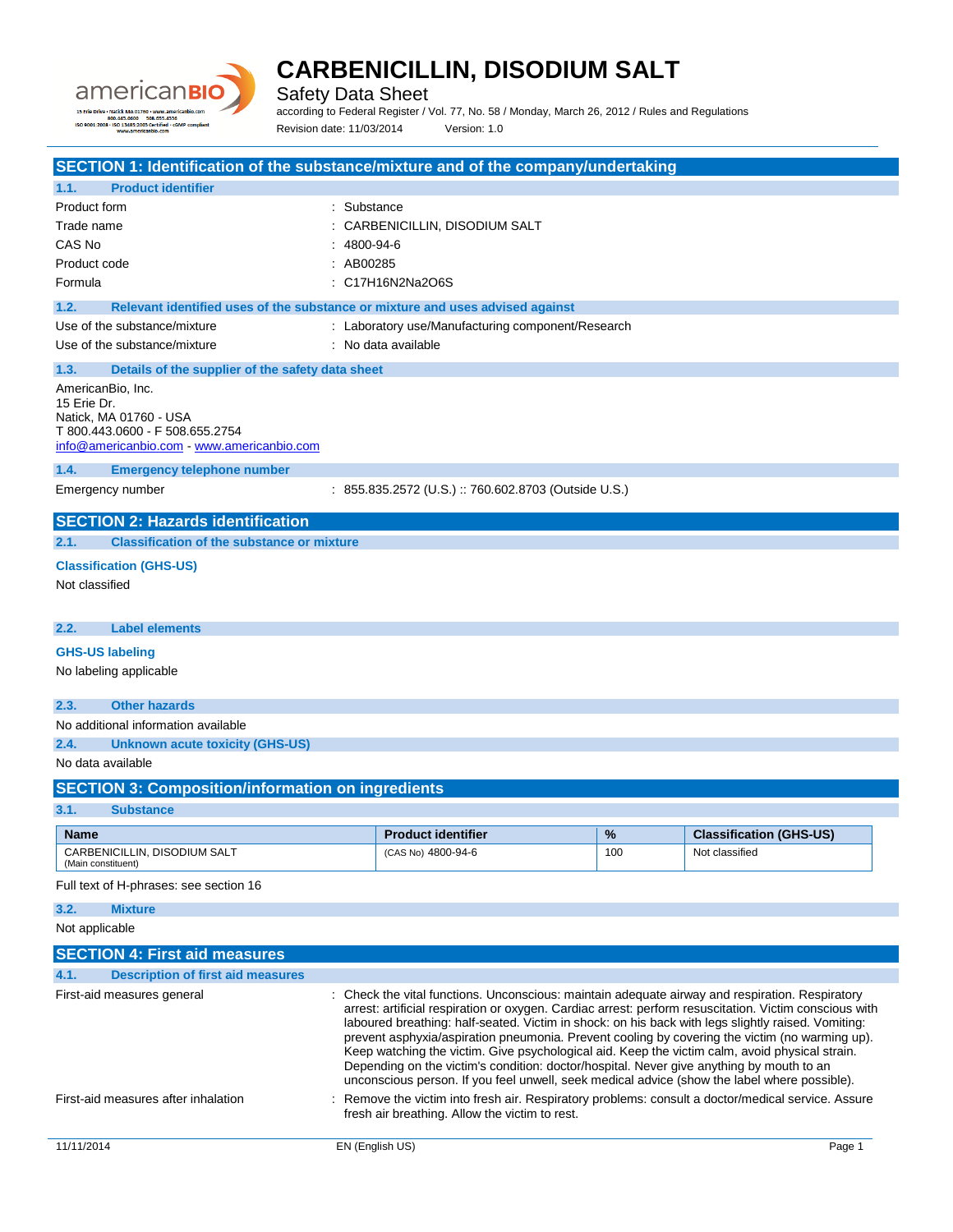Safety Data Sheet

according to Federal Register / Vol. 77, No. 58 / Monday, March 26, 2012 / Rules and Regulations

| First-aid measures after skin contact                                              | : Wash immediately with lots of water. Take victim to a doctor if irritation persists. Remove<br>affected clothing and wash all exposed skin area with mild soap and water, followed by warm<br>water rinse.                                                                 |
|------------------------------------------------------------------------------------|------------------------------------------------------------------------------------------------------------------------------------------------------------------------------------------------------------------------------------------------------------------------------|
| First-aid measures after eye contact                                               | Rinse with water. Do not apply neutralizing agents. Take victim to an ophthalmologist if irritation<br>persists. Rinse immediately with plenty of water. Obtain medical attention if pain, blinking or<br>redness persist.                                                   |
| First-aid measures after ingestion                                                 | Rinse mouth with water. Call Poison Information Centre (www.big.be/antigif.htm). Consult a<br>doctor/medical service if you feel unwell. Ingestion of large quantities: immediately to hospital.<br>Rinse mouth. Do NOT induce vomiting. Obtain emergency medical attention. |
| 4.2.<br>Most important symptoms and effects, both acute and delayed                |                                                                                                                                                                                                                                                                              |
| Symptoms/injuries                                                                  | : Not expected to present a significant hazard under anticipated conditions of normal use.                                                                                                                                                                                   |
| Symptoms/injuries after eye contact                                                | Slight irritation.                                                                                                                                                                                                                                                           |
| Chronic symptoms                                                                   | : ON CONTINUOUS/REPEATED EXPOSURE/CONTACT: Respiratory difficulties. Skin<br>rash/inflammation.                                                                                                                                                                              |
| Indication of any immediate medical attention and special treatment needed<br>4.3. |                                                                                                                                                                                                                                                                              |
| No additional information available                                                |                                                                                                                                                                                                                                                                              |
| <b>SECTION 5: Firefighting measures</b>                                            |                                                                                                                                                                                                                                                                              |
| 5.1.<br><b>Extinguishing media</b>                                                 |                                                                                                                                                                                                                                                                              |
| suitable extinguishing media                                                       | : Polyvalent foam. ABC powder. Carbon dioxide. Foam. Dry powder. Carbon dioxide. Water spray.<br>Sand.                                                                                                                                                                       |
| Unsuitable extinguishing media                                                     | : No unsuitable extinguishing media known. Do not use a heavy water stream.                                                                                                                                                                                                  |
| 5.2.<br>Special hazards arising from the substance or mixture                      |                                                                                                                                                                                                                                                                              |
| Fire hazard                                                                        | DIRECT FIRE HAZARD. No data available on direct fire hazard. INDIRECT FIRE HAZARD. No<br>data available on indirect fire hazard.                                                                                                                                             |
| <b>Explosion hazard</b>                                                            | DIRECT EXPLOSION HAZARD. No data available on direct explosion hazard. INDIRECT<br>EXPLOSION HAZARD. No data available on indirect explosion hazard.                                                                                                                         |
| Reactivity                                                                         | : On burning: release of toxic and corrosive gases/vapours (nitrous vapours, sulphur oxides,<br>carbon monoxide - carbon dioxide).                                                                                                                                           |
| 5.3.<br><b>Advice for firefighters</b>                                             |                                                                                                                                                                                                                                                                              |
| Precautionary measures fire                                                        | : Exposure to fire/heat: keep upwind. Exposure to fire/heat: consider evacuation. Exposure to<br>fire/heat: have neighbourhood close doors and windows.                                                                                                                      |
| Firefighting instructions                                                          | Dilute toxic gases with water spray. Use water spray or fog for cooling exposed containers.<br>Exercise caution when fighting any chemical fire. Avoid (reject) fire-fighting water to enter<br>environment.                                                                 |
| Protection during firefighting                                                     | : Heat/fire exposure: compressed air/oxygen apparatus. Do not enter fire area without proper<br>protective equipment, including respiratory protection.                                                                                                                      |
| <b>SECTION 6: Accidental release measures</b>                                      |                                                                                                                                                                                                                                                                              |
| 6.1.<br>Personal precautions, protective equipment and emergency procedures        |                                                                                                                                                                                                                                                                              |
| 6.1.1.                                                                             |                                                                                                                                                                                                                                                                              |
| For non-emergency personnel<br>Protective equipment                                | : Gloves. Protective clothing. Dust cloud production: compressed air/oxygen apparatus.                                                                                                                                                                                       |
|                                                                                    | Mark the danger area. Prevent dust cloud formation. No naked flames. Evacuate unnecessary                                                                                                                                                                                    |
| <b>Emergency procedures</b>                                                        | personnel.                                                                                                                                                                                                                                                                   |
| 6.1.2.<br>For emergency responders                                                 |                                                                                                                                                                                                                                                                              |
| Protective equipment                                                               | : Equip cleanup crew with proper protection.                                                                                                                                                                                                                                 |

| 6.3. |  |  |  | Methods and material for containment and cleaning up |  |  |  |
|------|--|--|--|------------------------------------------------------|--|--|--|
|      |  |  |  |                                                      |  |  |  |

Emergency procedures in the settlement of the Senate area.

| For containment         | : Contain released substance, pump into suitable containers. Plug the leak, cut off the supply.<br>Knock down/dilute dust cloud with water spray.                                                                                                                                                                    |
|-------------------------|----------------------------------------------------------------------------------------------------------------------------------------------------------------------------------------------------------------------------------------------------------------------------------------------------------------------|
| Methods for cleaning up | : Stop dust cloud by covering with sand/earth. Scoop solid spill into closing containers. Clean<br>contaminated surfaces with an excess of water. Wash clothing and equipment after handling. On<br>land, sweep or shovel into suitable containers. Minimize generation of dust. Store away from<br>other materials. |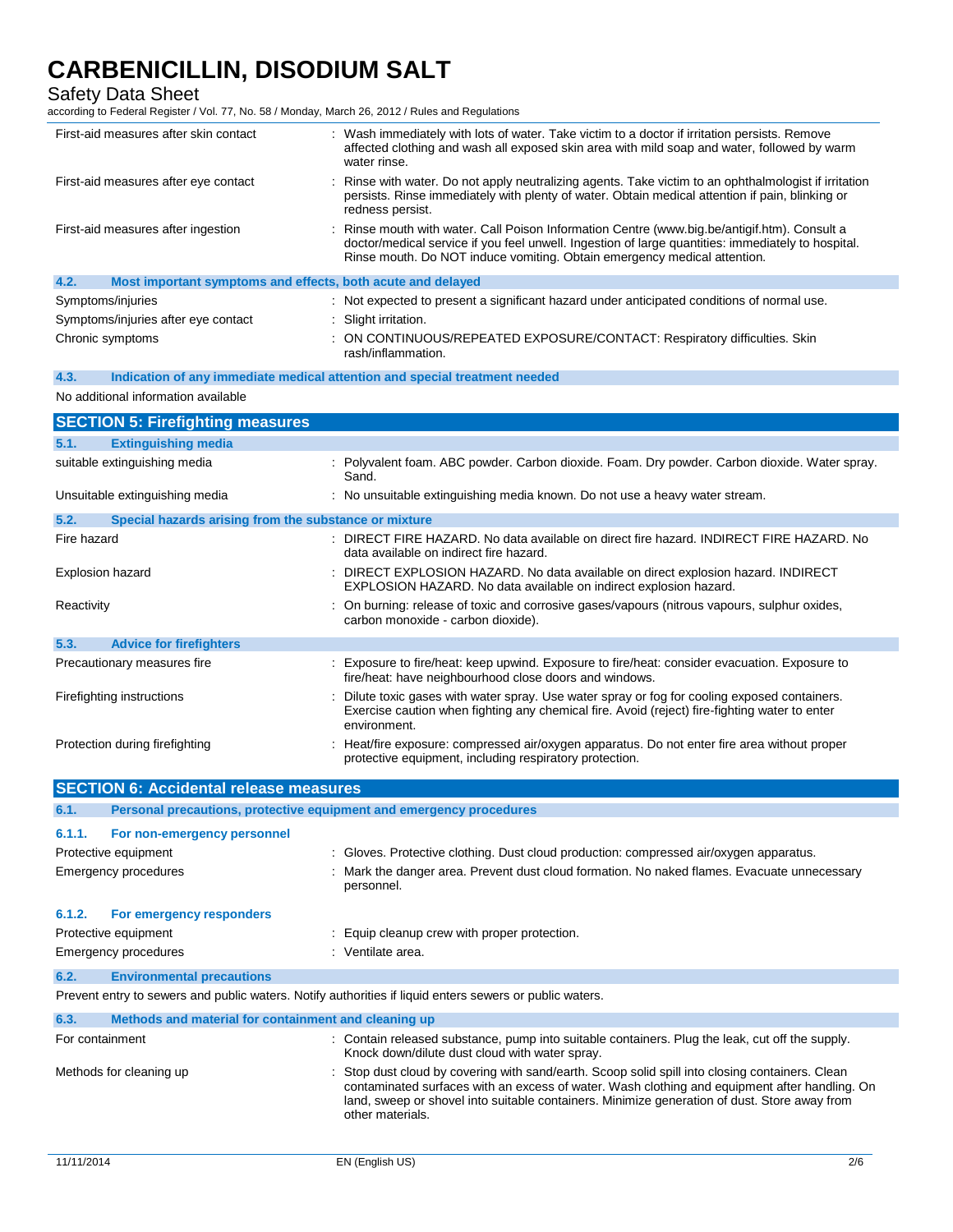# Safety Data Sheet

according to Federal Register / Vol. 77, No. 58 / Monday, March 26, 2012 / Rules and Regulations

# **6.4. Reference to other sections**

See Heading 8. Exposure controls and personal protection.

| <b>SECTION 7: Handling and storage</b>                               |                                                                                                                                                                                                                                                                                                                                                                                                                                                                                                                                                                       |
|----------------------------------------------------------------------|-----------------------------------------------------------------------------------------------------------------------------------------------------------------------------------------------------------------------------------------------------------------------------------------------------------------------------------------------------------------------------------------------------------------------------------------------------------------------------------------------------------------------------------------------------------------------|
| <b>Precautions for safe handling</b><br>7.1.                         |                                                                                                                                                                                                                                                                                                                                                                                                                                                                                                                                                                       |
| Precautions for safe handling                                        | : Comply with the legal requirements. Remove contaminated clothing immediately. Thoroughly<br>clean/dry the installation before use. Avoid raising dust. Keep away from naked flames/heat.<br>Observe very strict hygiene - avoid contact. Keep container tightly closed. Carry operations in the<br>open/under local exhaust/ventilation or with respiratory protection. Wash hands and other<br>exposed areas with mild soap and water before eat, drink or smoke and when leaving work.<br>Provide good ventilation in process area to prevent formation of vapor. |
| 7.2.<br>Conditions for safe storage, including any incompatibilities |                                                                                                                                                                                                                                                                                                                                                                                                                                                                                                                                                                       |
| Storage conditions                                                   | : Keep only in the original container in a cool, well ventilated place away from : Direct sunlight.<br>Keep container closed when not in use.                                                                                                                                                                                                                                                                                                                                                                                                                         |
| Incompatible products                                                | : Strong bases, strong acids.                                                                                                                                                                                                                                                                                                                                                                                                                                                                                                                                         |
| Incompatible materials                                               | Sources of ignition. Direct sunlight.                                                                                                                                                                                                                                                                                                                                                                                                                                                                                                                                 |
| Storage temperature                                                  | $: 0 - 8 °C$                                                                                                                                                                                                                                                                                                                                                                                                                                                                                                                                                          |
| Heat-ignition                                                        | KEEP SUBSTANCE AWAY FROM: heat sources.                                                                                                                                                                                                                                                                                                                                                                                                                                                                                                                               |
| Prohibitions on mixed storage                                        | KEEP SUBSTANCE AWAY FROM: water/moisture.                                                                                                                                                                                                                                                                                                                                                                                                                                                                                                                             |
| Storage area                                                         | : Store in a cool area. Store in a dry area. Store in a dark area. Provide for a cooling system. May<br>be stored under argon. Meet the legal requirements.                                                                                                                                                                                                                                                                                                                                                                                                           |
| Special rules on packaging                                           | SPECIAL REQUIREMENTS: closing. watertight. dry. opaque. correctly labelled. meet the legal<br>requirements. Secure fragile packagings in solid containers.                                                                                                                                                                                                                                                                                                                                                                                                            |
| Packaging materials                                                  | : SUITABLE MATERIAL: No data available. MATERIAL TO AVOID: No data available.                                                                                                                                                                                                                                                                                                                                                                                                                                                                                         |
| 7.3.<br><b>Specific end use(s)</b>                                   |                                                                                                                                                                                                                                                                                                                                                                                                                                                                                                                                                                       |
| No additional information available                                  |                                                                                                                                                                                                                                                                                                                                                                                                                                                                                                                                                                       |
| <b>SECTION 8: Exposure controls/personal protection</b>              |                                                                                                                                                                                                                                                                                                                                                                                                                                                                                                                                                                       |
| 8.1.<br><b>Control parameters</b>                                    |                                                                                                                                                                                                                                                                                                                                                                                                                                                                                                                                                                       |
| No additional information available                                  |                                                                                                                                                                                                                                                                                                                                                                                                                                                                                                                                                                       |
| 8.2.<br><b>Exposure controls</b>                                     |                                                                                                                                                                                                                                                                                                                                                                                                                                                                                                                                                                       |
| Personal protective equipment                                        | : Avoid all unnecessary exposure.                                                                                                                                                                                                                                                                                                                                                                                                                                                                                                                                     |
| Materials for protective clothing                                    | GIVE EXCELLENT RESISTANCE: No data available. GIVE GOOD RESISTANCE: No data<br>available. GIVE LESS RESISTANCE: No data available. GIVE POOR RESISTANCE: No data<br>available.                                                                                                                                                                                                                                                                                                                                                                                        |

| Hand protection          | Gloves. Wear protective gloves.                                                                                             |
|--------------------------|-----------------------------------------------------------------------------------------------------------------------------|
| Eye protection           | Face shield. In case of dust production: protective goggles. Chemical goggles or safety glasses.                            |
| Skin and body protection | : Protective clothing. In case of dust production: head/neck protection. In case of dust production:<br>dustproof clothing. |
| Respiratory protection   | Dust production: dust mask with filter type P2. Wear approved mask.                                                         |

Other information **contracts** on the contract of the U.S. when using, do not eat, drink or smoke.

# **SECTION 9: Physical and chemical properties**

| Information on basic physical and chemical properties<br>9.1. |                     |     |
|---------------------------------------------------------------|---------------------|-----|
| Physical state                                                | : Solid             |     |
| Appearance                                                    | : Solid. Powder.    |     |
| Molecular mass                                                | : 422.37 g/mol      |     |
| Color                                                         | : White.            |     |
| Odor                                                          | : Odourless.        |     |
| Odor threshold                                                | : No data available |     |
| pH                                                            | : No data available |     |
| Relative evaporation rate (butyl acetate=1)                   | : No data available |     |
| Melting point                                                 | : No data available |     |
| Freezing point                                                | : No data available |     |
| Boiling point                                                 | : No data available |     |
| Flash point                                                   | : No data available |     |
| 11/11/2014                                                    | EN (English US)     | 3/6 |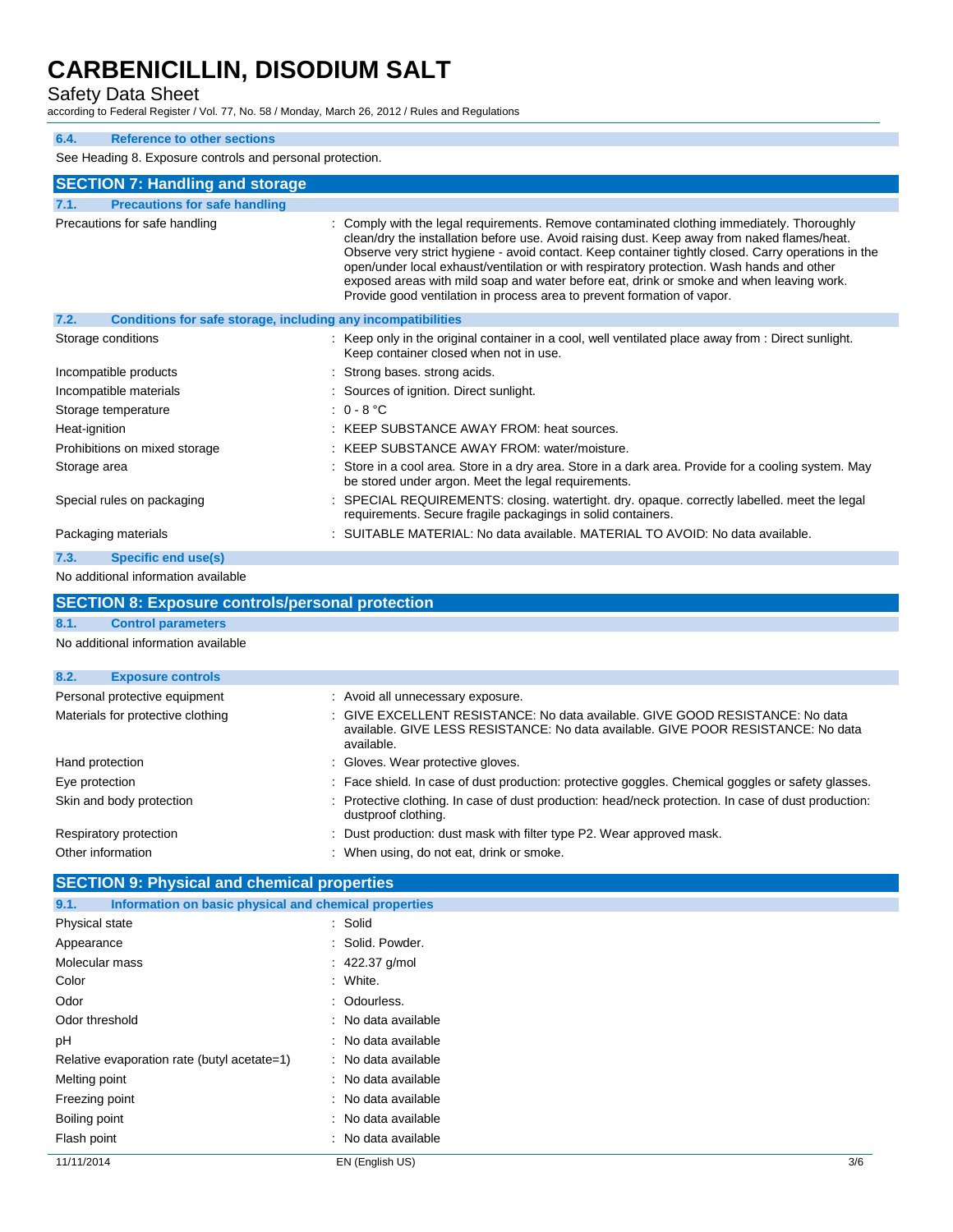# Safety Data Sheet

according to Federal Register / Vol. 77, No. 58 / Monday, March 26, 2012 / Rules and Regulations

| Self ignition temperature                   | : No data available                                     |
|---------------------------------------------|---------------------------------------------------------|
| Decomposition temperature                   | : No data available                                     |
| Flammability (solid, gas)                   | : No data available                                     |
| Vapor pressure                              | : No data available                                     |
| Relative vapor density at 20 °C             | : No data available                                     |
| Relative density                            | : No data available                                     |
| Solubility                                  | Soluble in water. Soluble in ethanol.<br>Water: soluble |
| Log Pow                                     | : No data available                                     |
| Log Kow                                     | : No data available                                     |
| Viscosity, kinematic                        | : No data available                                     |
| Viscosity, dynamic                          | : No data available                                     |
| Explosive properties                        | : No data available                                     |
| Oxidizing properties                        | : No data available                                     |
| <b>Explosive limits</b>                     | : No data available                                     |
| <b>Other information</b><br>9.2.            |                                                         |
| VOC content                                 | $: 0\%$                                                 |
| Other properties                            | : Hygroscopic.                                          |
| <b>SECTION 10: Stability and reactivity</b> |                                                         |
|                                             |                                                         |

### **10.1. Reactivity**

On burning: release of toxic and corrosive gases/vapours (nitrous vapours, sulphur oxides, carbon monoxide - carbon dioxide).

#### **10.2. Chemical stability**

Unstable on exposure to light. Hygroscopic. Not established.

**10.3. Possibility of hazardous reactions**

Not established.

### **10.4. Conditions to avoid**

Direct sunlight. Extremely high or low temperatures.

# **10.5. Incompatible materials**

strong acids. Strong bases.

### **10.6. Hazardous decomposition products**

fume. Carbon monoxide. Carbon dioxide.

# **SECTION 11: Toxicological information**

**11.1. Information on toxicological effects**

Acute toxicity **in the case of the case of the case of the case of the case of the case of the case of the case of the case of the case of the case of the case of the case of the case of the case of the case of the case of** 

| CARBENICILLIN, DISODIUM SALT ( \f )4800-94-6          |                     |
|-------------------------------------------------------|---------------------|
| LD50 oral rat                                         | > 10000 mg/kg (Rat) |
| LD50 dermal rat                                       | > 10000 mg/kg (Rat) |
| Skin corrosion/irritation                             | : Not classified    |
| Serious eye damage/irritation                         | : Not classified    |
| Respiratory or skin sensitization                     | : Not classified    |
| Germ cell mutagenicity                                | : Not classified    |
| Carcinogenicity                                       | : Not classified    |
| Reproductive toxicity                                 | : Not classified    |
| Specific target organ toxicity (single exposure)      | : Not classified    |
| Specific target organ toxicity (repeated<br>exposure) | : Not classified    |
| Aspiration hazard                                     | Not classified<br>٠ |
|                                                       |                     |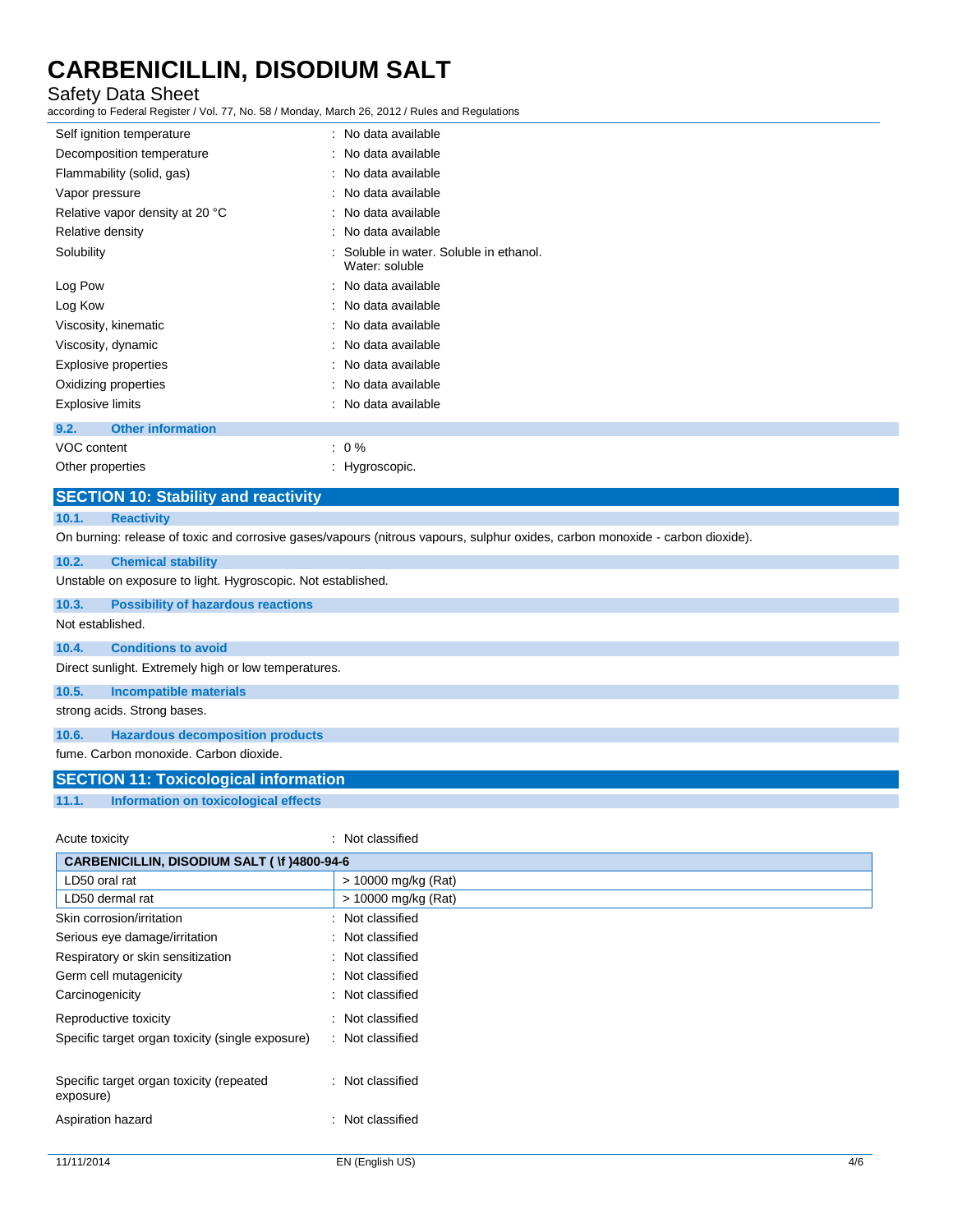# Safety Data Sheet

according to Federal Register / Vol. 77, No. 58 / Monday, March 26, 2012 / Rules and Regulations

| Potential Adverse human health effects and<br>symptoms | Based on available data, the classification criteria are not met.                               |
|--------------------------------------------------------|-------------------------------------------------------------------------------------------------|
| Symptoms/injuries after eye contact                    | Slight irritation.                                                                              |
| Chronic symptoms                                       | : ON CONTINUOUS/REPEATED EXPOSURE/CONTACT: Respiratory difficulties. Skin<br>rash/inflammation. |

|                 | <b>SECTION 12: Ecological information</b> |                                                                                                                         |
|-----------------|-------------------------------------------|-------------------------------------------------------------------------------------------------------------------------|
| 12.1.           | <b>Toxicity</b>                           |                                                                                                                         |
| Ecology - air   |                                           | : Not classified as dangerous for the ozone layer (Regulation (EC) No 1005/2009).                                       |
| Ecology - water |                                           | : Maximum concentration in drinking water: 200 mg/l (sodium) (Directive 98/83/EC). No data<br>available on ecotoxicity. |

| 12.2.                               | <b>Persistence and degradability</b>            |                                                                |  |  |  |  |
|-------------------------------------|-------------------------------------------------|----------------------------------------------------------------|--|--|--|--|
|                                     | <b>CARBENICILLIN, DISODIUM SALT (4800-94-6)</b> |                                                                |  |  |  |  |
|                                     | Persistence and degradability                   | Biodegradability in water: no data available. Not established. |  |  |  |  |
| 12.3.                               | <b>Bioaccumulative potential</b>                |                                                                |  |  |  |  |
|                                     | <b>CARBENICILLIN, DISODIUM SALT (4800-94-6)</b> |                                                                |  |  |  |  |
|                                     | Bioaccumulative potential                       | No bioaccumulation data available. Not established.            |  |  |  |  |
| 12.4.                               | <b>Mobility in soil</b>                         |                                                                |  |  |  |  |
| No additional information available |                                                 |                                                                |  |  |  |  |

| 12.5.             | <b>Other adverse effects</b> |                                     |
|-------------------|------------------------------|-------------------------------------|
| Other information |                              | : Avoid release to the environment. |

| <b>SECTION 13: Disposal considerations</b>                                                                                                                                                                                                                                                                                                                                                                                                                                                                                                                                                                                                                                                                                                                              |  |  |  |  |  |
|-------------------------------------------------------------------------------------------------------------------------------------------------------------------------------------------------------------------------------------------------------------------------------------------------------------------------------------------------------------------------------------------------------------------------------------------------------------------------------------------------------------------------------------------------------------------------------------------------------------------------------------------------------------------------------------------------------------------------------------------------------------------------|--|--|--|--|--|
|                                                                                                                                                                                                                                                                                                                                                                                                                                                                                                                                                                                                                                                                                                                                                                         |  |  |  |  |  |
| : Remove waste in accordance with local and/or national regulations. Hazardous waste shall not<br>be mixed together with other waste. Different types of hazardous waste shall not be mixed<br>together if this may entail a risk of pollution or create problems for the further management of the<br>waste. Hazardous waste shall be managed responsibly. All entities that store, transport or handle<br>hazardous waste shall take the necessary measures to prevent risks of pollution or damage to<br>people or animals. Dissolve or mix with a combustible solvent. Remove to an authorized<br>incinerator equipped with an afterburner and a flue gas scrubber with energy recovery. Dispose<br>in a safe manner in accordance with local/national regulations. |  |  |  |  |  |
| : Hazardous waste according to Directive 2008/98/EC.                                                                                                                                                                                                                                                                                                                                                                                                                                                                                                                                                                                                                                                                                                                    |  |  |  |  |  |
| : Avoid release to the environment.                                                                                                                                                                                                                                                                                                                                                                                                                                                                                                                                                                                                                                                                                                                                     |  |  |  |  |  |
|                                                                                                                                                                                                                                                                                                                                                                                                                                                                                                                                                                                                                                                                                                                                                                         |  |  |  |  |  |

**SECTION 14: Transport information**

# In accordance with DOT

No dangerous good in sense of transport regulations

# **Additional information**

| Other information                         | : No supplementary information available. |  |
|-------------------------------------------|-------------------------------------------|--|
| <b>ADR</b>                                |                                           |  |
| Transport document description            | : UN N/A                                  |  |
| Packing group (ADR)                       | : N/A                                     |  |
| Hazard identification number (Kemler No.) | $\therefore$ N/A                          |  |
| Classification code (ADR)                 | $\therefore$ N/A                          |  |
| <b>Transport by sea</b>                   |                                           |  |
| No additional information available       |                                           |  |
| Air transport                             |                                           |  |

No additional information available